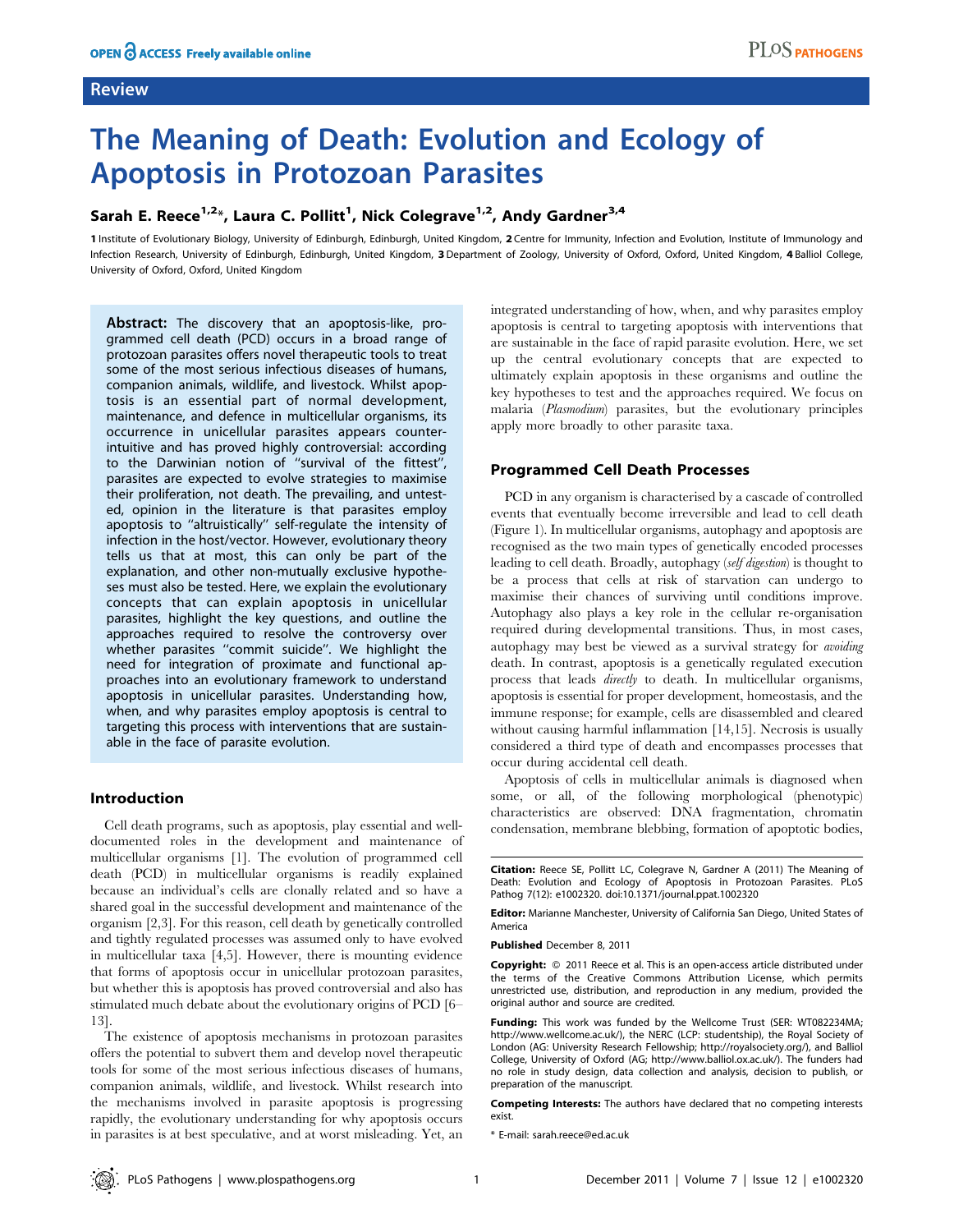

Figure 1. Cell death processes. doi:10.1371/journal.ppat.1002320.g001

cell shrinking, translocation of phosphatidylserine to the outside of the plasma membrane, cleavage of proteins by caspases, loss of membrane potential, and release of proteins from mitochondria [16–18]. Necrotic death does not normally involve these markers because severe damage resulting in accidental death generally causes rapid membrane permeability and leakage of cell contents. A range of apoptosis markers have recently been observed in a diverse range of unicellular taxa, including bacteria, *Blastocystis*, Chlammydomonas, Dictyostelium, Giardia, Leishmania, Plasmodium, Saccharomyces, Tetrahymena, Trichomnas, and Trypanosoma [19–28].

## Programmed Cell Death in Plasmodium?

Multiple markers of apotosis have been observed in stages of the Plasmodium life cycle (Figure 2) that occur in the vector (ookinetes) and the host (liver schizonts and blood stages) [21,25,26,29–34]. Most studies to date have focussed on the rodent malaria parasite Plasmodium berghei, and the markers that have been observed include chromatin condensation, DNA fragmentation, externalisation of phosphatidylserine, apoptotic bodies, and the activity of caspase-like proteases [21,29,30]. Results from studies focussing on the human parasite P. falciparum are mixed but report apoptosislike death in mosquito (ookinete) stages [29], and vertebrate blood (asexual and gametocyte [26,33,34]) and liver stages [31].

Despite the number of studies reporting these markers in a diverse range of unicellular organisms, the occurrence of apoptosis in protozoan parasites has proved controversial [12,35]. The problems span from contradictory data to a lack of consensus on the evolutionary explanations and the mechanisms involved [7,16,30,36]. The evolutionary explanations are the focus of this review, and we explain how progress on this front could reconcile the apparently contradictory data. The framework we propose integrates evolutionary biology, ecology, cell and molecular

biology, and host–parasite interactions. A central concept is that we distinguish between the evolution of the proximate mechanisms that enable a cell to execute itself and the ultimate explanations for why a cell should execute itself (i.e., the *how* and why questions). In the following sections we introduce the evolutionary conundrums involved in parasite apoptosis, explain how natural selection solves these problems, and outline the studies required to move the field forward.

## Ultimate Explanations: When and Why Is Suicide Adaptive?

The occurrence of apoptosis in unicellular taxa presents a challenge for evolutionary theory [37–39]. The central issues are explained below and illustrated in Figure 3 for the case of ookinetes. Intuitively, the Darwinian notion of ''survival of the fittest'' suggests that parasites should evolve strategies to maximise their proliferation, not their death. The evolution of altruistic behaviours poses a major evolutionary conundrum: why should an individual, or cell, do something to benefit others at a cost to its personal reproductive success [2,3,40,41]? In the evolutionary literature, explanations for altruism behaviours had a rocky start due to group adaptationist arguments, which claimed individuals cooperate for the good of the group [2,42]. Despite being overturned several decades ago, group adaptationism persists and manifests most often as statements about cooperation facilitating the survival of the species or population. By explaining the modern evolutionary framework, and the relevant semantics (Table 1), we hope to avoid another discipline having to repeat this debate. The key point is that natural selection leads to adaptation of individuals. In exceptional circumstances, natural selection can also drive the adaptation of groups, but competition between individuals usually destroys the common good that comes from cooperating. This concept can be illustrated by considering common land available for grazing to the livestock of many herdsmen [43,44]. If a herdsman receives earnings only from his animals, the best strategy will be to extract as much benefit from the pasture as possible, adding more animals than other herdsmen even if the land becomes barren as a result. This so-called tragedy of the commons arises because the benefit from each animal goes directly to its owner, whilst all herdsmen share the cost of reducing the quality of the land. Cooperation can also be eroded by the evolution of cheating strategies [45]. In our example, overall productivity is maximised if herdsmen cooperate to maintain the land while sharing the profits, and the tragedy of the commons looks like it can be avoided. However, now the best strategy for a herdsman is to cheat by taking his share of the profits without contributing as much work as the others.

## Relatedness Regulates Death

Given that competition and cheating can prevent cooperation, under what circumstances can altruistic behaviour evolve and be maintained? The solution is to notice that natural selection adapts individuals to transmit copies of their genes to future generations, and they can do this either by promoting their own reproductive success (direct fitness) or else by promoting the reproductive success of their relatives, who tend to share copies of the same genes (indirect fitness). Consequently, individuals are adapted to maximise the sum of their direct and indirect fitness—their *inclusive fitness* rather than their personal fitness [3,40,46]. Thus, the more closely related the interacting individuals are, the bigger the fitness payoff from helping each other to reproduce. Specifically, cooperation can evolve when the benefit  $(b)$  provided to a recipient, weighted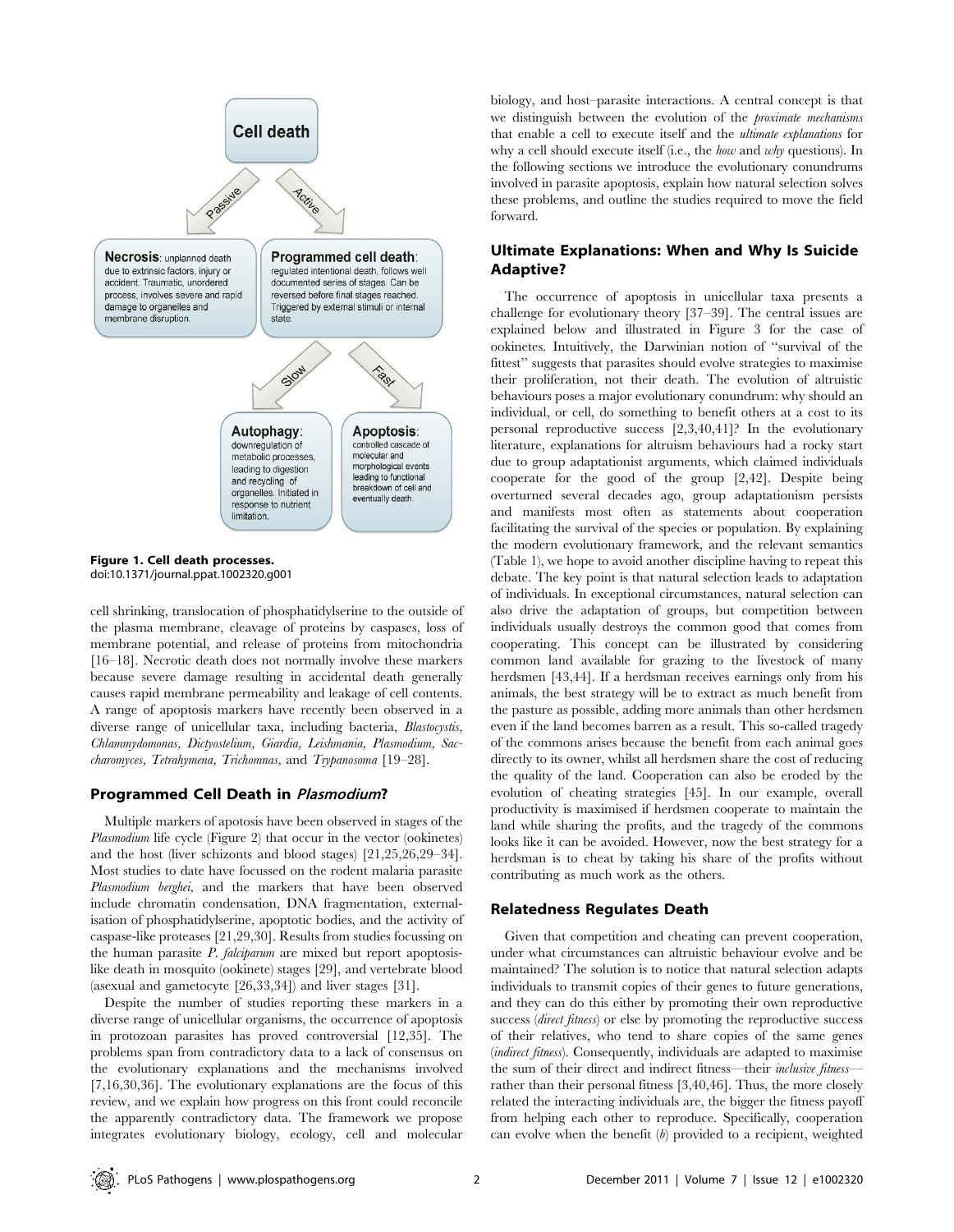

Figure 2. Summary of the malaria life cycle and apoptosis. Stages in which apoptosis has been observed are highlighted with lightning bolts. doi:10.1371/journal.ppat.1002320.g002

by the relatedness  $(r)$  between the recipient and actor, is greater than the cost  $(c)$ , paid by the actor through altruism (i.e., when Hamilton's rule  $rb-\epsilon>0$  is satisfied) [3,40]. The coefficient of relatedness  $(r)$  is a regression measure of genetic similarity between two individuals, relative to the average similarity of all interacting individuals [3,47,48]. Notably, relatedness is unity  $(r = 1)$  in singleclone infections so, in this special case, altruism is favoured when the benefit to the recipient exceeds the cost to the altruist  $(b>c)$ , and selection acts according to what's best for the group [2,3].

Hamilton's rule tells us that for actors to pay a big cost of helping (e.g., suicide), the interacting individuals must be closely related and recipients must get a considerable benefit. Crucially, cells within a metazoan individual are clonally related (genetically identical), and so have identical evolutionary interests. Thus, apoptosis in metazoans is easy to understand—clearly, an organism can only survive and reproduce as long as its many differentiated and integrated cell types cooperate to maintain the body as whole. Do the same rules apply to parasites? Different specialised forms are responsible for in-host replication and between-host transmission, and infections are established and maintained through clonal expansion. Evolutionary theory predicts that an infection of clonally related parasites will have a shared goal of optimising transmission to mosquitoes and thus should behave in ways analogous to multicellular organisms, i.e., as a single fitness-maximising individual [2,49,50]. Therefore, if apoptosis is a cooperative trait, it will be more frequent in infections in which parasites are genetically related, to ensure that those undergoing apoptosis provide a benefit to their kin. In genetically diverse infections, parasites have no fitness interest in paying the cost of apoptosis to benefit non-kin; undergoing apoptosis in a mixed infection may therefore represent a serious error, because competitors will benefit from the sacrifice. Evolutionary theory predicts that how many parasites undergo apoptosis will depend on what is optimal for each clone in an infection, not what is optimal for the infection as a whole. This means that the level of apoptosis required to maximally benefit each surviving recipient will only occur in clonal infections, and parasites in mixed infections face a tragedy of the commons.

#### Density-Dependent Death

Identifying who benefits from apoptosis is important, but does not ultimately explain why a parasite should help others at a cost to itself—and self-destruction exacts the ultimate price—as the nature of the benefits must also be identified. Under what circumstances would reducing parasite number provide assistance to the survivors? If host or vector survival is negatively related to infection intensity, apoptosis could prevent premature death of hosts or vectors [9,51]. This could explain why huge bottlenecks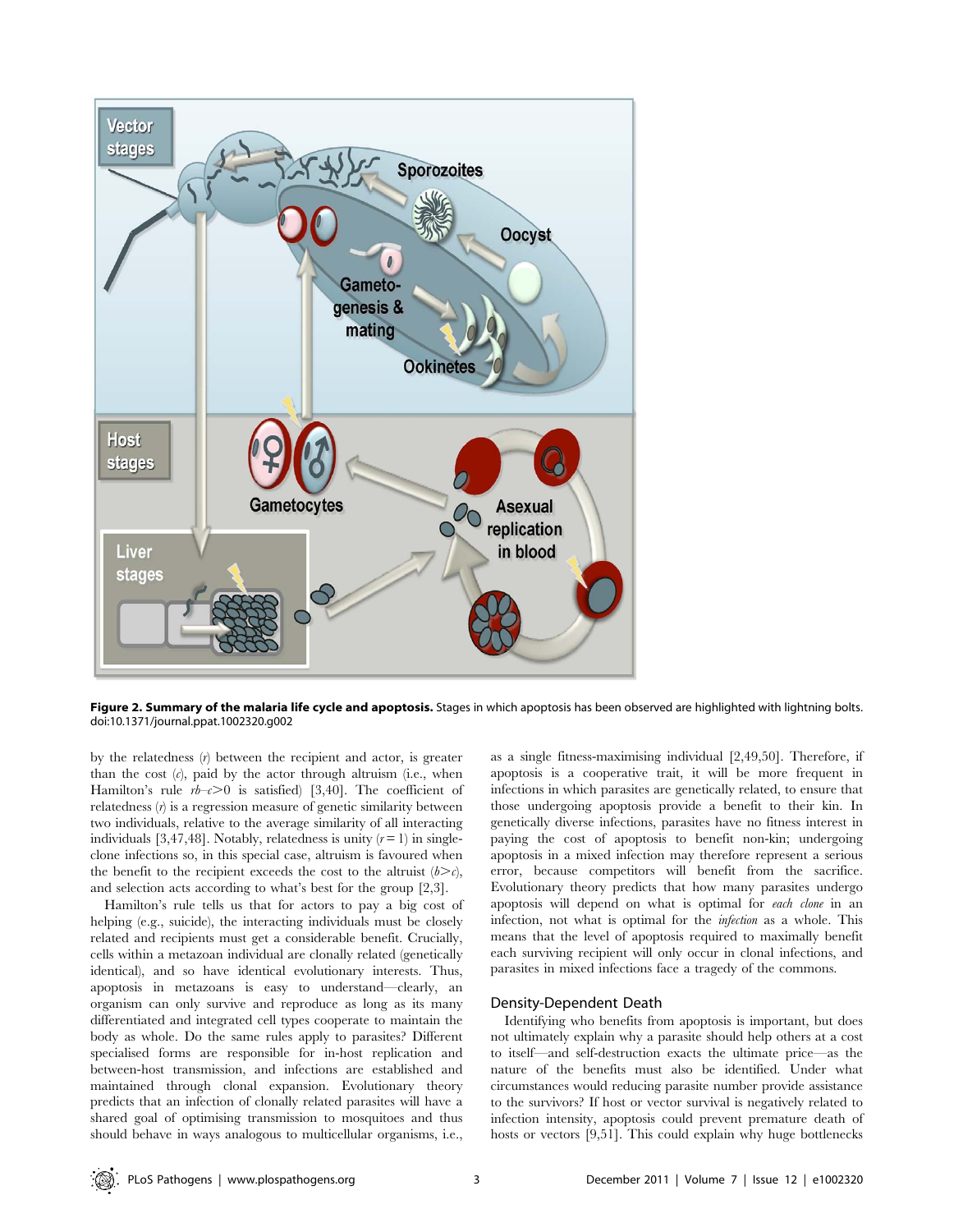To transmit to their insect vectors, malaria parasites reproduce sexually and the zygotes develop into 'ookinetes'. Ookinetes traverse the gut wall of the vector and transform to 'oocysts', which produce thousands of stages infective to new hosts. Ookinetes undergo an apoptosis-like programmed cell death. Here we explain the conditions under which apoptosis of ookinetes can be favoured by selection. We show how the proportion of ookinetes transforming to oocysts varies with the relatedness  $(r)$  and density of ookinetes  $(N)$ .

The fitness (W) of an ookinete depends on the probability of it transforming into an oocyst  $(x)$ , the density of ookinetes in the midgut  $(n)$ , and the average probability of transformation among all the ookinetes in the midgut  $(y)$ :

$$
W(x, y, n) = x \times S(ny)
$$

where  $S(ny)$  is the probability of survival for a given ookinete, when there are  $ny$  oocysts in the midgut. Following [Taylor & Frank 1996], we find that the direction of selection on oocyst transformation is given by the sign of:

$$
J(z,n,r) = \frac{\mathrm{d}W}{\mathrm{d}x}\bigg|_{x=y=z} = \frac{\partial W}{\partial x}\bigg|_{x=y=z} + r\frac{\partial W}{\partial x}\bigg|_{x=y=z}
$$

where z is the average probability of transformation in the evolving population and  $r = dy/dx$  is the kin selection coefficient of relatedness. And following [Taylor 1996] we find that the convergence stable transformation strategy z\* satisfies:

$$
J(z^*, n, r) = S(nz^*) + rnz^*S'(nz^*) = 0
$$

where  $S' \le 0$  is the derivative of the survival function with respect to its argument. Note that  $dJ/dn = \partial J/\partial n + (\partial J/\partial n)$  $\partial z^*$  \x(dz\*/dn) = 0, so we have dz\*/dn = - $(\partial J/\partial n)/(\partial J/\partial z^*)$  = -z\*/ n [Pen 2000]. Hence, the convergence stable number of oocysts  $N^* = nz^*$  is independent of the number of ookinetes:  $dN^{*}/dn = z^{*} + n \times (dz^{*}/dn) = z^{*} - z^{*} = 0.$ 

This gives prediction 1, that the number of oocysts (N) reaches saturation with the number of ookinetes  $(n)$ , and hence also prediction 2, that the proportion of ookinetes transforming into oocysts (z\*) will decrease with the number of ookinetes  $(n)$ . Therefore, the number of apoptotic ookinetes will increase with density.

Similarly, we can write  $dJ/dr = \partial J/\partial r + (\partial J/\partial z^*) \times (dz^* / dr) = 0$ , and hence  $dz^*$ /dr = -( $\partial J/\partial r$ )/( $\partial J/\partial z^*$ ). Note that  $\partial J/\partial z^*$  < 0 is necessary for z\* to be convergence stable [Taylor 1996; Pen 2000], and hence Sign(dz\*/dr) = Sign( $\partial$ J/ $\partial$ r). Because  $\partial$ J/ $\partial$ r =  $nz*S'(nz*)$  < 0, then  $dz* / dr < 0$ .

This gives prediction 3, that the proportion of ookinetes transforming into oocysts (z\*) will decrease with genetic relatedness (r). Therefore, there will be lower levels of apoptosis in mixed-genotype  $(r < 1)$  infections. Finally, because the convergence stable strategy optimizes group transmission success when  $r = 1$ , and because  $z^*$  increases as r decreases from 1, this gives prediction 4, that for all genetically heterogeneous infections  $(r < 1)$ , the proportion of transforming ookinetes is greater than is optimal for transmission of the infection as a whole.



Model assumptions: apoptosis is initiated by a cell itself or clone mates; oocyst density positively correlates with vector mortality; and parasites can determine the genetic relatedness of the infection.

References: Taylor PD, Frank SA (1996) Journal of Theoretical Biology 180: 27-37. Eshel I (1983) Journal of Theoretical Biology 103: 99-111. Taylor PD (1996) Journal of Mathematical Biology 34: 654-674. Pen I (2000) Evolution 54: 293-297. Christiansen FB (1991) The American Naturalist 138: 37-50.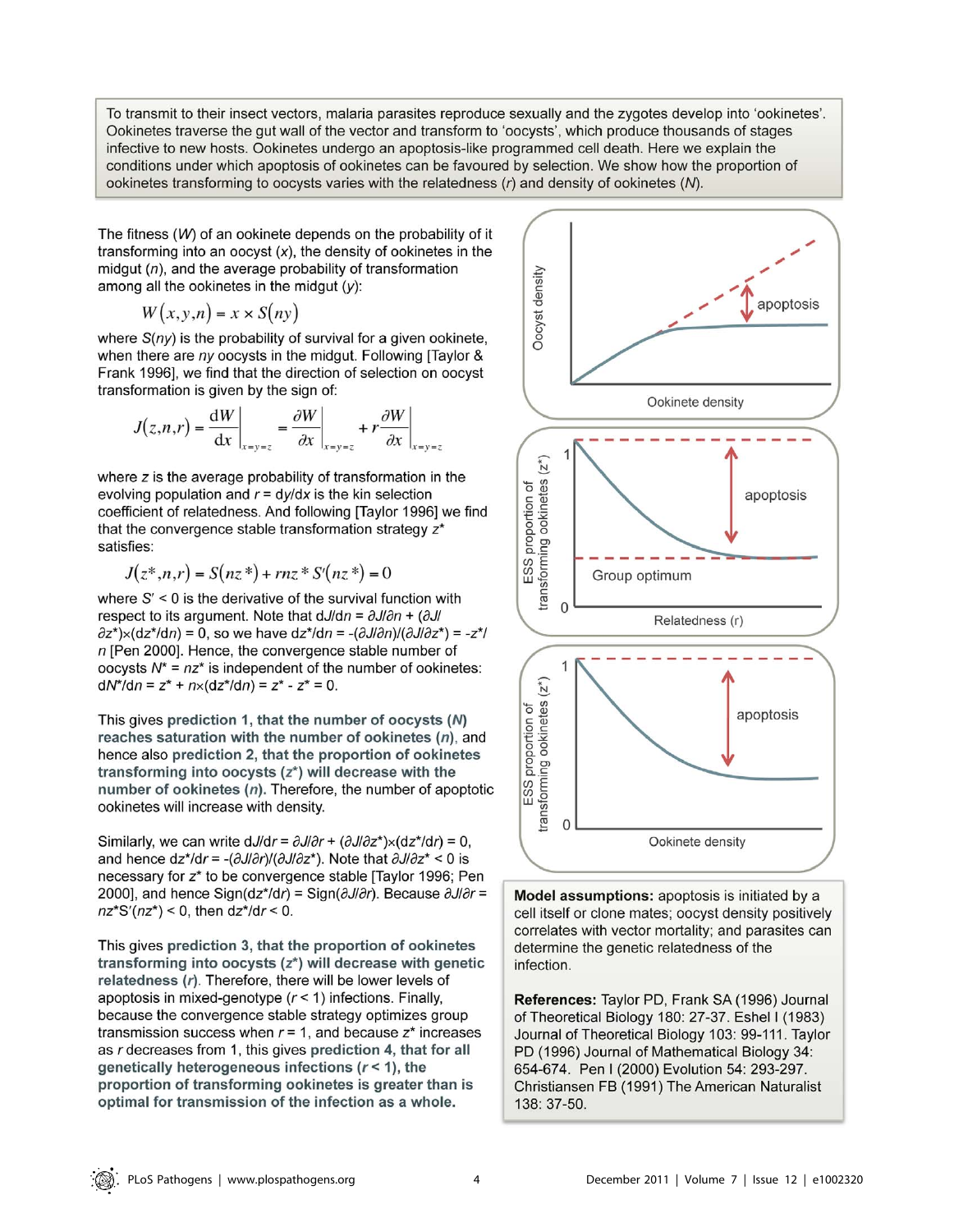Figure 3. Evolutionary theory for altruistic suicide. Using Plasmodium ookinetes as a case study, we describe the scenarios under which natural selection would favour the evolution of an apoptosis strategy and illustrate how rates of apoptosis are predicted to vary. doi:10.1371/journal.ppat.1002320.g003

occur between developmental stages in mosquitoes and resolve the issue of whether malaria is harmful to mosquitoes (L. Pollitt, T. Churcher, E. Dawes, N. Colegrave, S. Reece, et al., unpublished data). Apoptosis has also been proposed to act as a form of selection (by removing suboptimal or damaged parasites, only the best can propagate) [52]; as a mechanism to avoid limitation of nutrients and resources as a result of crowding [30]; or because high numbers of ookinetes crossing the midgut may activate mosquito immune responses that damage parasites [53]. None of these explanations are mutually exclusive and could act together to make apoptosis worthwhile.

If apoptosis is used to regulate numbers, the benefits to survivors must depend on their density. If parasites are at low density and host/vector survival is not at risk, there is no benefit from any parasites undergoing apoptosis. Moreover, parasites at low density are vulnerable to clearance by the host/vector immune system, so parasites undergoing apoptosis would increase this risk. But if parasites are at a density where host/vector survival is at risk, the best strategy is for enough parasites to undergo apoptosis to maintain a sub-lethal density. The same logic applies if apoptosis is used to regulate competition between parasites for resources, or to avoid activating mosquito immune responses: apoptosis is only beneficial when parasites are at a sufficiently high density that resources become limiting or the immune system activates. For all of these scenarios, the occurrence of apoptosis should depend on parasite density—the more parasites there are, the bigger the benefits to survivors—so the proportion of parasites undergoing apoptosis increases with their density.

#### Sophisticated Strategies?

How could parasites detect information about relatedness and density and determine if their circumstances merit apoptosis or proliferation? In fact, it is not necessary to actively detect this information, as natural selection can shape parasite strategies in line with the average densities and relatedness of parasites encountered in infections. For instance, constitutively high levels of apoptosis may evolve in populations where infections are largely clonal (for example, in areas with low transmission), whereas apoptosis will occur at lower rates in areas where mixed infections are the norm. However, a ''one-size-fits-all'' strategy is a poor solution when variation in parasite density and relatedness is experienced during infections and in different hosts. If parasites are able to detect information about the relatedness and density of their infection, more complex strategies become possible. An obvious parallel here is the regulation of social behaviours in bacteria through quorum sensing [54]. For example, the proportion of parasites within a clone that undergo apoptosis may be plastic and facultatively adjusted in response to variation in the presence of co-infecting clones and the density of kin and nonkin. In mixed infections, the abundance of co-infecting clones varies, and so parasites of a rare clone have much less to gain from undergoing apoptosis, as their sacrifice will disproportionately benefit parasites of the dominant clone.

Such finely tuned strategies may seem unrealistic, but recent work has demonstrated that parasites can determine the genetic diversity of their infections and also suggests that they measure the density or proliferation rate of clone-mates [55–59]. Perhaps the stress factors known to elicit apoptosis are actually detected by

| Actor                | The individual who performs the behaviour or expresses the trait of interest.                                                                                                                                                                                                                                                                         |
|----------------------|-------------------------------------------------------------------------------------------------------------------------------------------------------------------------------------------------------------------------------------------------------------------------------------------------------------------------------------------------------|
| <b>Altruism</b>      | A behaviour or trait that is maintained by natural selection because other individuals benefit when the behaviour is performed or the<br>trait is expressed—at a cost to the actor.                                                                                                                                                                   |
| Clone                | Genetically identical parasites. For example, a single malaria parasite is capable of establishing an infection through asexual replication<br>(clonal expansion) and these parasites will be genetically identical clone-mates.                                                                                                                      |
| Cooperation          | A behaviour or trait that is maintained by natural selection because other individuals benefit when the behaviour is performed or the<br>trait is expressed.                                                                                                                                                                                          |
| <b>Fitness</b>       | Success in transmitting one's genes into future generations, which for parasites will usually be the number of new hosts. Fitness can<br>be accrued directly, through transmission of a genotype's own genes, or indirectly, through alleles shared with related parasite<br>genotypes.                                                               |
| Genotype             | See clone.                                                                                                                                                                                                                                                                                                                                            |
| Inbreeding           | The probability of genetically similar parasites recombining (mating).                                                                                                                                                                                                                                                                                |
| <b>Infection</b>     | The parasites sharing a host. May all be genetically identical to one another or composed of a mixture of co-infecting parasite<br>genotypes and/or species.                                                                                                                                                                                          |
| Killing              | When a parasite cell is induced or coerced into undergoing apoptosis by unrelated parasites or host/vector immune responses.                                                                                                                                                                                                                          |
| <b>Kin selection</b> | The component of natural selection that maintains a behaviour or trait in a population because relatives benefit when the behaviour is<br>performed or the trait is expressed.                                                                                                                                                                        |
| <b>Relatedness</b>   | Genetic similarity between individuals. The proportion of alleles that are identical by descent between individuals. It is important to<br>note that although cohorts of asexually replicating parasites will vary in the genes being expressed over the course of a single<br>infection, they are isogenic to the original infecting parasite clone. |
| <b>Recipient</b>     | The individual that is affected (positively or negatively) by the Actor's behaviour or traits.                                                                                                                                                                                                                                                        |
| <b>Suicide</b>       | Intended death executed by the individual parasite cell (Actor). Incurs the largest cost to personal fitness.                                                                                                                                                                                                                                         |

Table 1. Social semantics.

doi:10.1371/journal.ppat.1002320.t001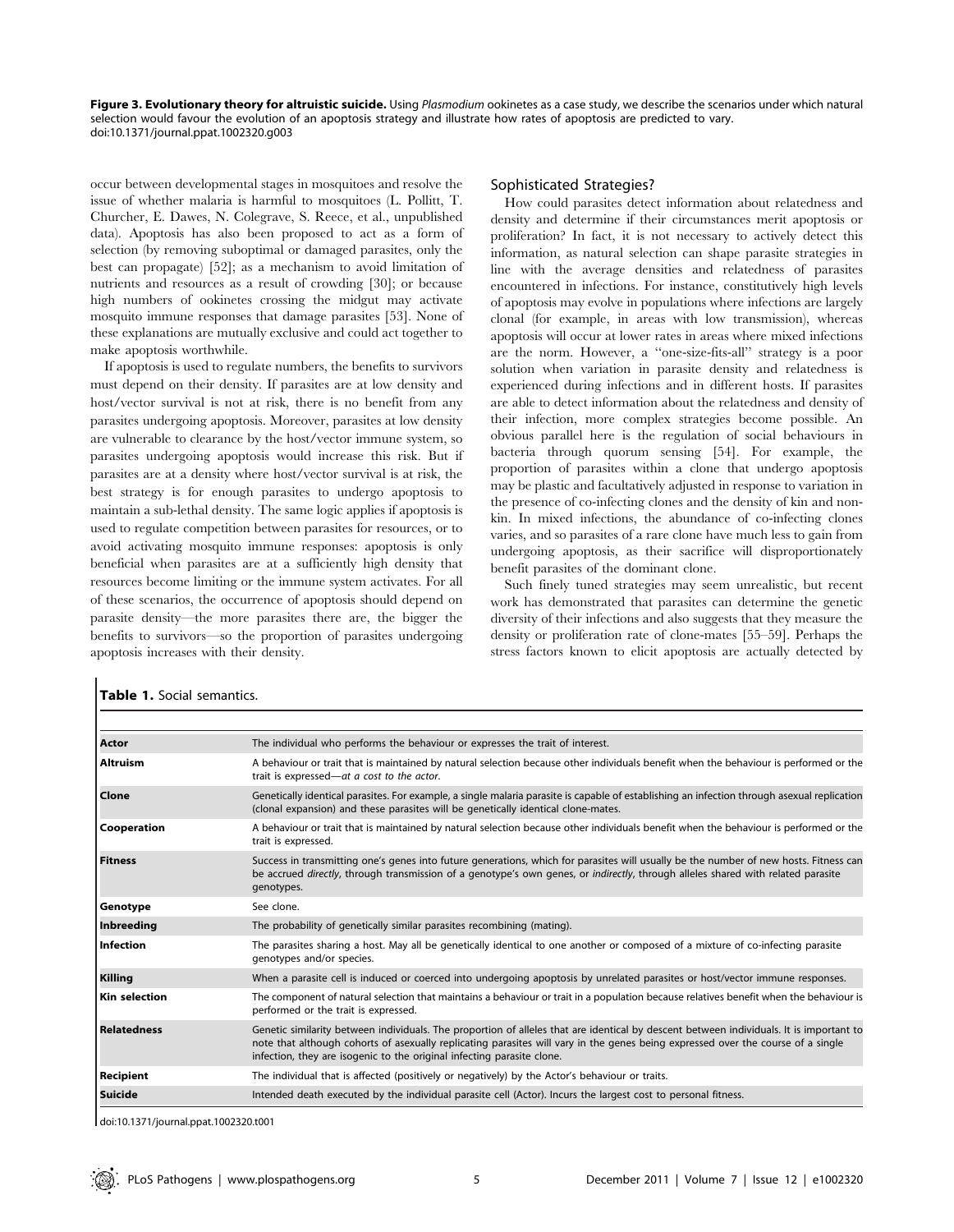parasites to gather information about density and relatedness. Interestingly, genetic kin discrimination mechanisms are rarely found in nature, but host–parasite interactions are a scenario where they can evolve [60–62]. The destruction of mosquito epithelial cells caused by ookinetes penetrating the midgut could result in the release of factors that provide information about density, and once these factors reach a threshold level, the remaining ookinetes undergo apoptosis. The expression of apoptosis also has to be probabilistic or all parasites carrying the genes for apoptosis will die (i.e., a constitutively expressed suicide trait cannot evolve). This could be achieved by a conditional expression mechanism, for example, only parasites with a poor internal state may undergo apoptosis, or the spatial arrangement of parasites in host compartments may be such that only those in very high local densities undergo apoptosis. Such local spatial structuring enables the probabilistic expression of cooperative suicide in Salmonella typhi [63].

#### Disentangling Suicide from Other Deaths

So far, the literature has focussed on the view that apoptosis is ''altruistic suicide'' if it is an active process that parasites undergo to benefit their relatives. However, there are further complications with the connotations of ''suicide'', and alternative explanations must be considered.

#### Death as a Default

Uncovering the explanations for why parasites die does not necessarily explain why they do so by undergoing apoptosis—why use an energy-demanding process to die rather than simply terminating development and eventually dying by necrosis? There are several non-mutually exclusive explanations. To intentionally and permanently halt development/metabolism, an active process may be required. If blood stage parasites—particularly female gametocytes—have the machinery to undergo apoptosis, then ookinetes could co-opt these mechanisms in order to bring about their own death. In mammalian cells, apoptosis appears to be the "default" and death needs to be constantly repressed [5]. This situation could ensure that when anything goes wrong with a cell it dies, and so risk to the organism is minimised.

In some cases, apoptosis might result in the release of cell contents that are beneficial to others [64], and it might be advantageous for damaged or senescing blood stage parasites to die in a way that minimises the exposure of their antigens to the host immune system (so parasites may use phosphatidylserine to manipulate phagocytes into tidying them away). Using apoptosis to die could be particularly important for senescent gametocytes, as it would minimise the development of transmission-blocking immune responses to their antigens, and could explain why metacaspase 1 is expressed in sexual but not asexual blood stages. The ultimate explanation for apoptosis in this case is still kin selection, as apoptosis enables dying parasites to maximise the transmission of future clone-mates. However, the costs of apoptosis are minimised if parasites are going to die anyway (e.g., due to senescence).

Alternatively, apoptosis in parasites could be an unfortunate but unavoidable—consequence of natural selection acting on other cellular processes or traits [37]. Natural selection would not remove such a deleterious trait from the population if the genes involved prove sufficiently beneficial to other processes. In support of this idea, metacaspase genes in algae are implicated in housekeeping processes [65]. Experiments that interfere with the expression of apoptosis to quantify fitness consequences or phenotypic changes must be careful to account for correlated effects on other traits linked by pleiotropy. It is also possible that apoptosis could have initially occurred as a result of pleiotropic effects, but thereafter been maintained owing to the benefits to kin, and is thus shaped by selection as an altruistic trait (for example, ookinetes that develop from older female gametocytes may be more likely to undergo apoptosis to benefit others). This scenario highlights the potential for differences between the selection pressures that explain the origin and maintenance of traits.

#### Coercion and Killing

From an evolutionary perspective, there is a big difference between apoptosis arising from a cell making its own decision to die versus it being coerced into doing so by others [66]. Whilst phenomenologically these alternatives seem the same, there is an important distinction for understanding how natural selection operates on these traits [67]. Coercion could be a result of host/ vector responses to infection or a result of interactions between unrelated parasites. If apoptosis mechanisms can be activated by a cell's own state and/or in response to information it detects about the environment, a cell can make its own decision to die. If other cells can hijack this system and directly induce apoptosis in others, or provide misinformation to manipulate others' perception of density and relatedness, this is coercion. In clonal groups, suicide and coercion amount to the same thing because the fitness interests of all co-infecting parasites are aligned [2,3], but the situation becomes more complex in mixed infections as parasites may be killing non-kin to benefit themselves and their relatives. This scenario still relies on there being benefits of reducing parasite number, but now predicts that apoptosis will be positively correlated with the genetic diversity of the infection. Given that apoptosis has been observed in clonal infections, a warfare explanation seems unlikely, but the relationship between levels of apoptosis and relatedness will unambiguously reveal whether cooperation or conflict is the best explanation.

Another type of coercion occurs if host/vector factors induce parasites to undergo apoptosis, resulting in an elaborate way to be killed. For example, reactive oxygen species and derivatives can induce apoptosis in ookinetes (but this is not the only cue, as apoptosis occurs in vitro) in the absence of influences from both host and vector [21,32,68]). These studies highlight the likely complex nature of apoptosis and suggest that it may be driven by a combination of parasite strategies and host/vector responses to infection. Unfortunately, the influence of host/vector factors will make it more complicated to undertake definitive tests of the cooperation/conflict explanations for apoptosis, but the stronger the influence of immune factors, the weaker the relationships between apoptosis, parasite density, and relatedness will be.

## Proximate Mechanisms: From Mammals to Malaria

Whilst the literature on mammalian cell death undoubtedly has many valuable lessons for parasitologists, there is still confusion about how many distinct types of PCD exist, let alone how the underlying processes should be defined and detected [16]. Given the complexity of apoptosis in multicellular taxa and the lively debate surrounding these issues, we propose that focussing on the mechanistic differences between parasite and metazoan apoptosis without the relevant ecological context is not a useful way to progress. Furthermore, given that parasite apoptosis mechanisms are likely to be ancestral to processes in multicellular organisms, using mammalian apoptosis as a template may lead to overcomplicated expectations for what should be observed in parasites and so create confusion over the naming of processes observed in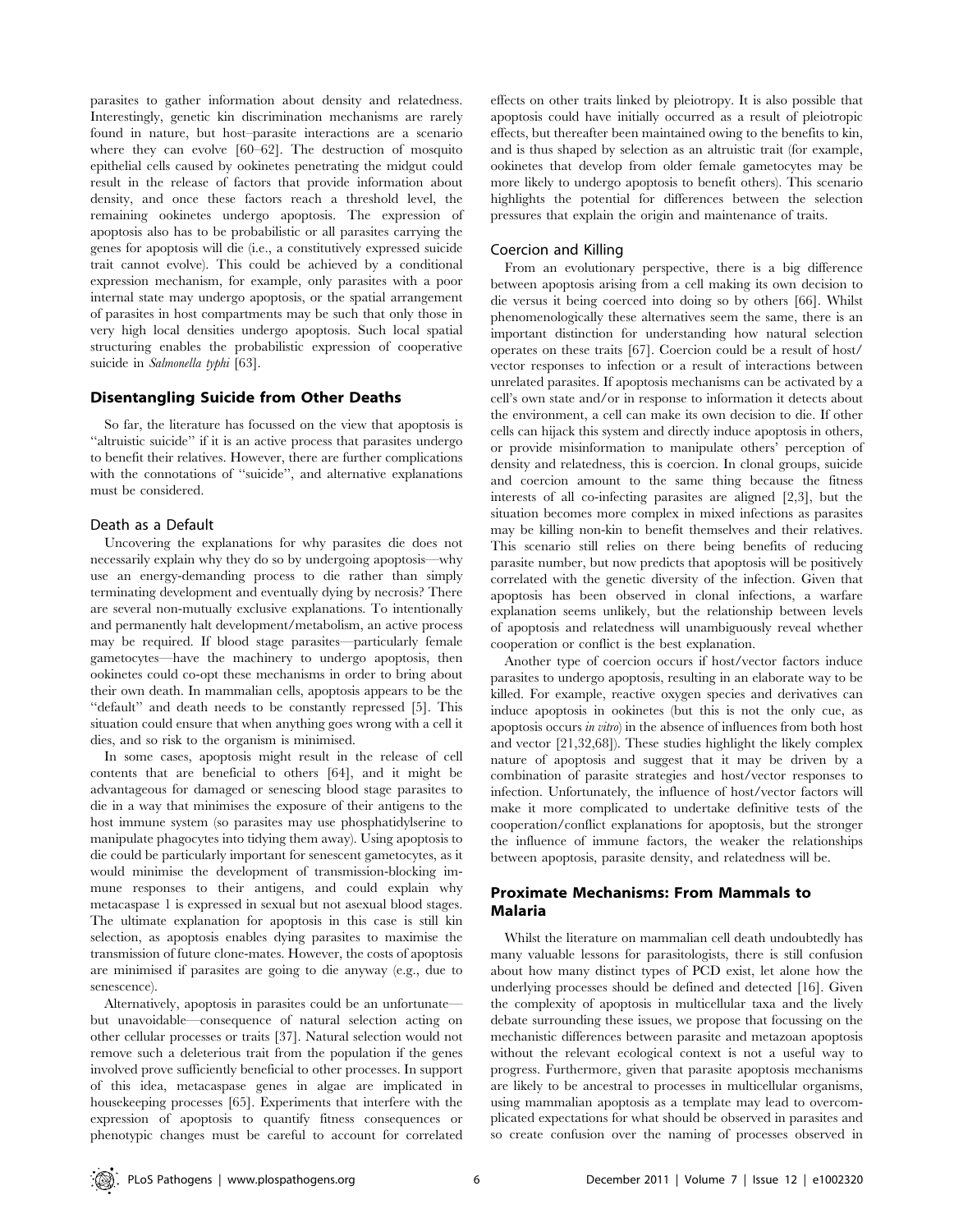parasites. Below, we illustrate two examples where the use of apoptosis markers developed for mammalian cells are challenged by a parasite-centred perspective.

#### Tidy or Untidy Death?

The activities of caspase-like molecules and DNA fragmentation are the most often observed markers of apoptosis in parasites, whereas the formation of apoptotic bodies and phosphatidylserine externalisation have been documented, but less often [21]. These are key markers of apoptosis in mammalian cells, so why do they seem to be uncommon in parasites? In mammals, apoptotic bodies package up cellular contents, and phosphatidylserine provides ''eat me'' signals to phagocytes and macrophages to engulf the bodies. The engulfment of apoptotic bodies by phagocytes prevents cellular contents being exposed to the immune system and modulates responses by suppressing inflammation, modulating cell killing, and regulating immune responses [17]. Whilst this is clearly important for mammalian homeostasis, it is not obvious that such a tidy death should be a concern for ookinetes in a mosquito midgut (and phagocytes in a blood meal are unlikely to be functional for long).

#### Caspase-Independent Execution?

In multicellular taxa, apoptosis is by members of the caspase family of clan CD cysteine proteases [69]. Whilst assays developed for mammalian caspases detect activity in ookinetes [21,30], there are no homologues of caspase genes in the Plasmodium genome [70]. Three metacaspse genes have been identified, which are also clan CD proteases and may be distantly related to ancient caspase families [12,71]. Of these, Plasmodium metacaspase 1 (PxMC1) is expressed in female gametocytes and all mosquito stages but not in asexual blood stages. In one study [7], disruption of this gene in P. berghei did not result in an apoptosis rescue phenotype. However, in that study, the numbers of parasites exhibiting apoptosis markers in the wild-type control was lower than has been reported elsewhere. More recent work also suggests that PbMC1 is not essential for the execution of an apoptosis programme, but may be involved in its initiation (L. Pollitt, T. Churcher, E. Dawes, N. Colegrave, S. Reece, et al., unpublished data). In contrast, evidence supporting a caspase-like executioner comes from identification of a putative tudor staphylococcal nuclease (TSN) like substrate [36], in vivo data showing that a variety of general and specific caspase inhibitors prevent ookinete death [21], and the involvement of clan CA cysteine proteases in chloroquinemediated apoptosis [33]. However, these inhibitors may have offtarget effects, and the picture is made more complex by the recent consensus that apoptosis can occur through caspase-independent mechanisms [72,73]. The questions of whether metacaspases are essential or involved at all in apoptosis, what caspase assays actually detect in parasites, and whether this target is involved in apoptosis, all remain to be answered. Work on the molecular and cellular mechanisms involved in the initiation and orchestration of apoptosis has progressed further for Leishmania and Trypanosoma than Plasmodium.

#### Future Directions

Current thinking proposes that apoptosis is an altruistic trait used to regulate parasite numbers and prolong host/vector survival. Testing the relationships between apoptosis, density, and the genetic diversity of infections is key to resolving this (Table 2). Parasites could also benefit from inducing their relatives to undergo apoptosis if those that are sacrificed are inferior: for

Table 2. Key challenges and outstanding questions.

1. Are there density-dependent benefits? In general, it is very difficult to quantify the fitness consequences of variation in a trait. The clearest results would come from experiments where parasite apoptosis (or response to density) is prevented and the resulting transmission compared to that of parasites able to undergo apoptosis (or respond to density). Alternatively, some progress can be made if studies reporting the proportion of parasites displaying apoptosis markers did so in relation to the number in the sample examined.

2. Do related or unrelated parasites, or hosts, or vectors benefit? Experiments of the type described above in which parasites are "tricked" or prevented from undergoing apoptosis are also required to evaluate who benefits. Benefits for parasites can be diverse, from preserving the host/vector, to reducing competition for resources, to controlling the development of immune responses. These benefits may not be mutually exclusive, and in the case of preserving the host/vector, the parasites and the host/vector will both benefit.

3. What are the mechanisms involved? Understanding how apoptosis is initiated and executed is central to interfering with it in a therapeutic context, but is also required to determine if apoptosis is adaptive or a by-product of other processes. For example, apoptosis may have evolved to be initiated in certain circumstances by some life cycle stages, but the machinery may be constrained and thus is vulnerable to activation by environmental factors in the host/vector (e.g., oxidative stress), which may be detrimental in different life cycle stages.

4. What are the signal/cues involved? If apoptosis varies with density and relatedness, how is this information detected? Experiments suggest that blood stage Plasmodium adjust the production and sex ratio of gametocytes in response to density and relatedness. Do female gametocytes retain this information for use as ookinetes, or do ookinetes gather their own information? Given the variation in activity of transmission-blocking immune factors in the blood meal, parasite density in the host may not correlate closely to density in the vector.

5. Which markers should be applied and when? Assays should be applied that match the schedule of decision-making life cycle stages with time taken to progress far enough into the apoptosis program to display the morphology being assayed. There is a potential trade-off here: detecting apoptosis later in the program is useful as it is less likely to be reversed, but there is a risk of assaying too late and detecting only the resulting necrosis. Experiments to verify that parasites with apoptosis morphologies do actually die are also needed. It may be possible to sort healthy and apoptotic ookinetes to test if only healthy parasites transform into oocysts.

6. What is the evolutionary potential of PCD? Genetic variation for the expression of a trait is the raw material for natural selection. To predict the evolutionary response of targeting apoptosis with an intervention, data on levels of genetic variation for rates of apoptosis under a range of density and relatedness conditions are needed. In particular, identifying whether parasites have fixed or facultative strategies for undergoing apoptosis is key, as a plastic apoptosis strategy may either facilitate or constrain the evolution of fixed strategies. Integrating this information with an understanding of the mechanistic constraints on apoptosis would provide a solid base for forecasting parasite evolution.

7. Who dies? If an apoptosis strategy is adaptive it must be managed as a trait with probabilistic expression (a trait cannot evolve if it kills all individuals). How is this ensured? Does compartmentalisation of parasites in the host/vector generate variation in density information? If so, how accurate is this information? Are only a proportion of parasites responsive to the density and relatedness conditions favouring apoptosis? Perhaps only parasites with inferior phenotypes (senescent) undergo apoptosis? To what extent is execution initiated in response to intracellular state and ''signals'' from other parasites in the host/vector?

doi:10.1371/journal.ppat.1002320.t002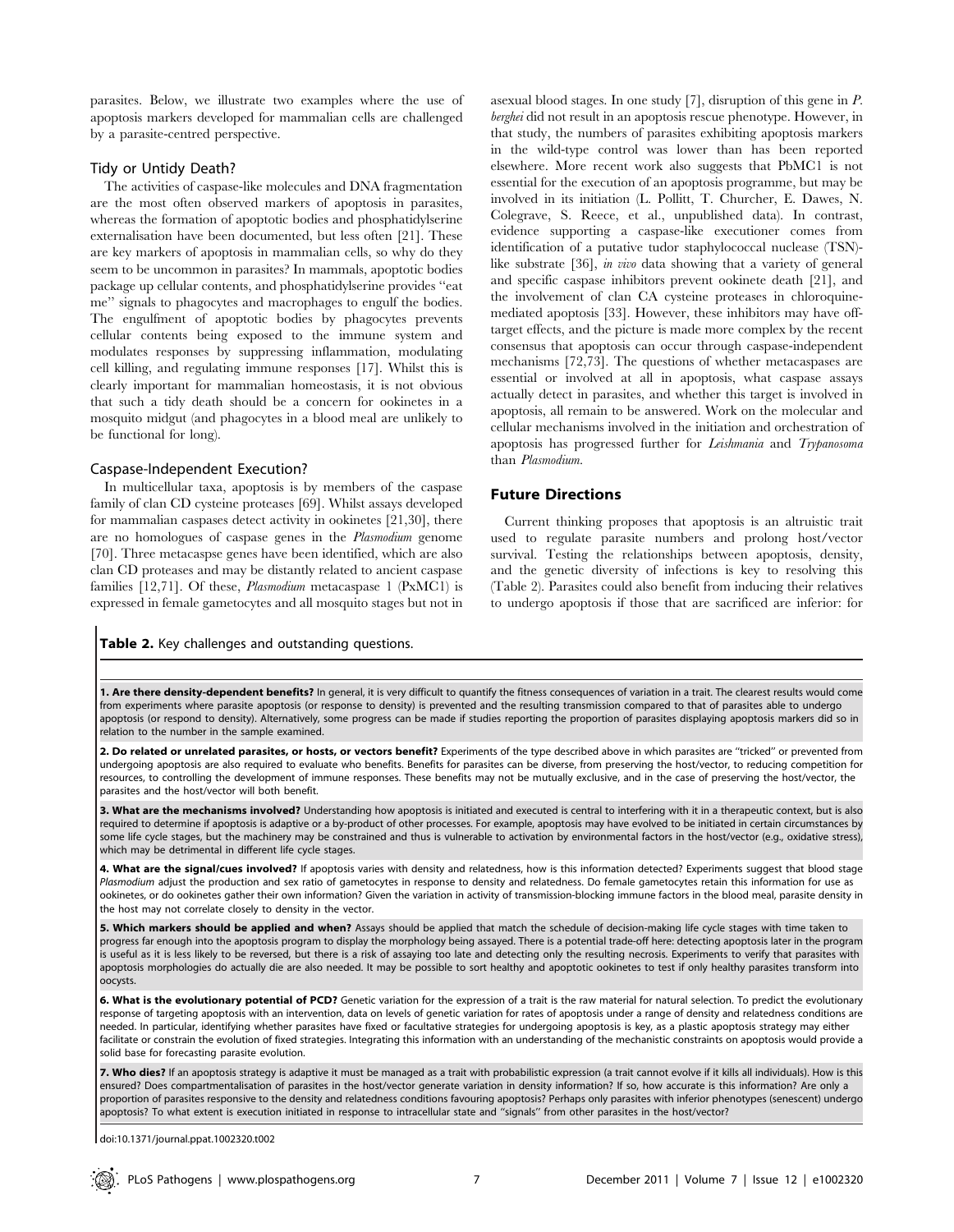example, senescent gametocytes may be more likely to undergo apoptosis than infectious ones. Methods to isolate and compare the genetic and phenotypic qualities of parasites exhibiting apoptosis markers to those continuing development are needed. A reevaluation of how apoptosis is detected is required (Table 2), as assays should also be undertaken with reference to when apoptosis is likely to be initiated and the resulting markers have had the time required to develop. To achieve this, a better understanding of the mechanisms involved in apoptosis is clearly required.

The underlying genes and mechanisms orchestrating these morphologies in protozoan parasites appear to differ from those in multicellular taxa, offering an opportunity for novel treatment strategies. The value of an evolutionary framework to evaluate and predict the long- and short-term success of interventions is increasingly being recognised. Consequently, understanding when

#### References

- 1. Kerr JF, Wyllie AH, Currie AR (1972) Apoptosis: a basic biological phenomenon with wide ranging implications in tissue kinetics. Br J Cancer 26: 239–257.
- 2. Gardner A, Grafen A (2009) Capturing the superorganism: a formal theory of group adaptation. J Evol Biol 22: 659–671.
- 3. Hamilton WD (1964) The genetical evolution of social behaviour, I & II. J Theor Biol 7: 1–52.
- 4. Gordeeva AV, Labas YA, Zvyagilskaya RA (2004) Apoptosis in unicellular organisms: mechanisms and evolution. Biochem J 69: 1055–1066.
- 5. Ameisen JC (1996) The origin of programmed cell death. Science 272: 1278–1279.
- 6. Vercammen D, Declercq W, Vandenabeele P, Van Breusegem F (2007) Are metacaspases caspases? J Cell Biol 179: 375–380.
- 7. Le Chat L, Sinden RE, Dessens JT (2007) The role of metacaspase 1 in Plasmodium berghei development and apoptosis. Mol Biochem Parasitol 153: 41–47.
- 8. Nguewa PA, Fuertes MA, Valladares B, Alonso C, Perez JM (2004) Programmed cell death in trypanosomatids: a way to maximize their biological fitness? Trends Parasitol 20: 375–380.
- 9. van Zandbergen G, Luder CG, Heussler V, Duszenko M . Programmed cell death in unicellular parasites: a prerequisite for sustained infection? Trends Parasitol 26: 477–483.
- 10. Hurd H, Carter V (2004) The role of programmed cell death in Plasmodiummosquito interactions. Int J Parasitol 34: 1459–1472.
- 11. Debrabant A, Lee N, Bertholet S, Duncon R, Nakhasi HL (2003) Programmed cell death in trypanosomatids and other unicellular organisms. Int J Parasitol 33: 257–267.
- 12. Meslin B, Zalila H, Fasel N, Picot S, Bienvenu A-L (2011) Are protozoan metacaspases potential parasite killers? Parasit Vectors 4: 26.
- 13. Welburn SC, Macleod E, Figarella K, Duszenko M (2006) Programmed cell death in African trypanosomes. Parasitology 132: s7–s18.
- 14. Saran S (2000) Programmed cell death. Curr Sci 78: 575–586.
- 15. Meier P, Finch A, Evan G (2000) Apoptosis in development. Nature 407: 796–801.
- 16. Kroemer G, Galluzzi L, Vandenebeele P, Adbrams J, Alnemri ES, et al. (2009) Classification of cell death: recommendations of the Nomenclature Committee on Cell Death 2009. Cell Death Differ 16: 3–11.
- 17. Savil J, Fadok V (2000) Corpse clearance defines the meaning of cell death. Nature 407: 784–788.
- 18. Sayan BS, Ince G, Sayan AE, Ozturk M (2001) NAPO as a novel marker for apoptosis. J Cell Biol 155: 719–724.
- 19. Zangger H, Mottram JC, Fasel N (2002) Cell death in Leishmania induced by stress and differentiation: programmed cell death or necrosis? Cell Death Differ 9: 1126–1139.
- 20. Moharikar S, D'Souza JS, Kulkarni AB, Rao BJ (2006) Apoptotic-like cell death pathway is induced in unicellular chlorophyte Chlamydomonas reinhardtii (chlorophyceae) cells following UV irradiation: detection and functional analyses. J Phycol 42: 423–433.
- 21. Al-Olayan EM, Williams GT, Hurd H (2002) Apoptosis in the malaria protozoan, Plasmodium berghei: a possible mechanism for limiting intensity of infection in the mosquito. Int J Parasitol 32: 1133–1143.
- 22. Ameisen JC, Idziorek T, Billautmulot O, Loyens M, Tissier JP, et al. (1995) Apoptosis in a unicellular eukaryote (Trypanosoma cruzi)-Implications for the evolutionary origin and role of programmed cell death in the control of cell proliferation, differentiation and survival. Cell Death Differ 2: 285–300.
- 23. Cornillon S, Foa C, Davoust J, Buonavista N, Gross JD, et al. (1994) Programmed cell death in Dictostelium. J Cell Sci 107: 2691–2704.
- 24. Fröhlich K-U, Madeo F (2000) Apoptosis in yeast-a monocellular organism exhibits altruistic behaviour. FEBS Lett 473: 6–9.

and why parasites undergo apoptosis is as important as understanding how they do this. The fastest progress is likely to be made by integrating evolutionary and functional methodologies, but the success of this approach hinges on effective communication between fields. Misconceptions and semantic distractions can easily pervade the literature of new fields and hinder progress. Putting apoptosis in protozoan parasites into a coherent evolutionary framework whilst the topic is in its infancy facilitates progress in this field.

#### Acknowledgments

We thank members of COST Action Network (BM0802), Shahid M. Khan, Mohammed Sajid, Michael Lazaris, and Giles K.P Barra for discussion, and two anonymous reviewers for constructive comments.

- 25. Sat B, Hazan R, Fisher T, Khaner H, Glaser G, et al. (2001) Programmed cell death in Escherichia coli: some antibiotics can trigger mazEF lethality. J Bacteriol 183: 2041–2045.
- 26. Picot S, Burnod J, Bracchi V, Chumpitazi BFF, Ambroise-Thomas P (1997) Apoptosis related to chloroquine sensitivity of the human malaria parasite Plasmodium falciparum. Trans R Soc Trop Med Hyg 91: 590–591.
- 27. Moreira MEC, Del Portillo HA, Milder RV, Balanco JM, Barcinski MA (1996) Heat shock induction of apoptosis in promastigotes of the unicellular organism Leishmania (Leishmania) amazonensis. J Cell Physiol 167: 305–313.
- 28. Madeo F, Engelhardt S, Herker E, Lehmann N, Maldener C, et al. (2002) Apoptosis in yeast: a new model system with applications in cell biology and medicine. Curr Genet 41: 208–216.
- 29. Arambage S, Grant K, Pardo I, Ranford-Cartwright L, Hurd H (2009) Malaria ookinetes exhibit multiple markers for apoptosis-like programmed cell death in vitro. Parasit Vectors 2: 32.
- 30. Pollitt LC, Colegrave N, Khan S, Sajid M, Reece SE (2010) Investigating the evolution of apoptosis in malaria parasites: the importance of ecology. ParasitVectors 3: 105.
- 31. Sturm A, Amino R, Sand Cvd, Regen T, Retzlaff S, et al. (2006) Manipulation of host hepatocytes by the malaria parasite for delivery into liver sinusoids. Science 313: 1287–1290.
- 32. Ali M, Al-Olayan EM, Lewis S, Matthews H, Hurd H (2010) Naturally occurring triggers that induce apoptosis-like programmed cell death in Plasmodium berghei ookinetes. PLoS ONE 5: e12634. doi:10.1371/journal. pone.0012634.
- 33. Ch'ng JH, Kotturi SR, Chong AGL, Lear MJ, Tan KSW (2010) A programmed cell death pathway in the malaria parasite Plasmodium falciparum has general features of mammalian apoptosis but is mediated by clan CA cysteine proteases. Cell Death Dis 1: e26.
- 34. Meslin B, Barnadas C, Boni V, Latour C, De Monbrison F, et al. (2007) Features of apoptosis in Plasmodium falciparum erythrocytic stage through a putative role of PfMCA1 metacaspase-like protein. J Infect Dis 195: 1852–1859.
- 35. Jimenez-Ruiz A, Alzate J, MacLeod E, Luder CG, Fasel N, et al. (2010) Apoptotic markers in protozoan parasites. Parasit Vectors 3: 104.
- 36. Kaczanowski S, Sajid M, Reece SE (2011) Evolution of apoptosis-like programmed cell death in unicellular protozoan parasites. Parasit Vectors 4: 44.
- 37. Nedelcu A, Driscoll W, Durand P, Herron M, Rashidi E (2011) On the paradigm of altruistic suicide in the unicellular world. Evolution 65: 3–20.
- 38. Ameisen JC (2002) On the origin, evolution, and nature of programmed cell death: a timeline of four billion years. Cell Death Differ 9: 367–393.
- 39. Vaux DL, Haecker G, Strasser A (1994) An evolutionary perspective on apoptosis. Cell 76: 777–779.
- 40. Hamilton WD (1963) The evolution of altruistic behaviour. Am Nat 97: 354–356.
- 41. West SA, Griffin AS, Gardner A (2007) Evolutionary explanations for cooperation. Curr Biol 17: 661–672.
- 42. West SA, Griffin AS, Gardner A (2007) Social semantics: altruism, cooperation, mutualism, strong reciprocity and group selection. J Evol Biol 20: 415–432.
- 43. Frank SA (1998) Foundations of social evolution. Princeton: Princeton University Press.
- 44. Hardin G (1968) The tragedy of the commons. Science 162: 1243–1248.
- 45. Fiegna F, Yu YTN, Kadam SV, Velicer GJ (2006) Evolution of an obligate social cheater to a superior cooperator. Nature 441: 310–314.
- 46. Grafen A (2006) Optimization of inclusive fitness. J Theor Biol 238: 541–563. 47. Grafen A (1985) A geometric view of relatedness. Oxford Surv Evol Biol 2:
- 28–89. 48. Gardner A, West SA, Wild G (2011) The genetical theory of kin selection. J Evol
- Biol 24: 1020–1043.
- 49. Reece SE, Ramiro RS, Nussey DH (2009) Plastic parasites: sophisticated strategies for survival and reproduction? Evol Appl 2: 11–23.